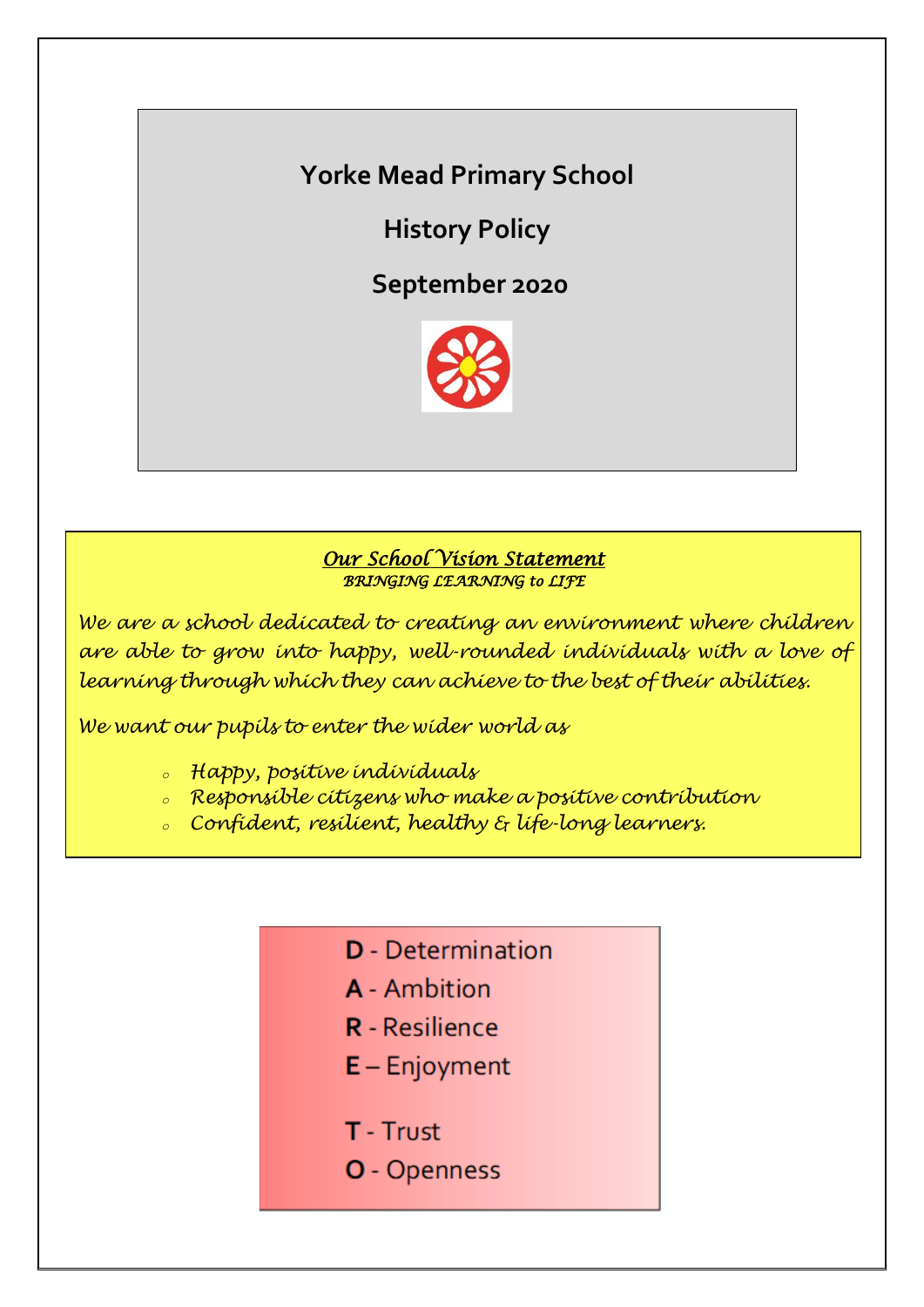## **Rationale and Ethos**

History is a subject that fires children's imagination, stimulates a life-long enjoyment of the subject and promotes an understanding of the relationships between the past and the present. Children develop a sense of identity and a cultural understanding based on their historical heritage. Thus, they learn to value their own and other people's cultures in modern multicultural Britain and, by considering how people lived in the past, they are better able to make their own life choices today. History is concerned with the study and understanding of the past and its relationship to the present. It helps children appreciate the history of their immediate environment and the history of the wider world giving them a sense of their own experience and place in local, national and international contexts.

# **Aims of the Curriculum at Yorke Mead**

The curriculum at Yorke Mead is intended to ensure each child:

- Develops high self-esteem, confidence and a true feeling of self-worth
- Develops a lively, enquiring mind and life skills so that he/she will have the ability to experiment, investigate, take risks, challenge, discriminate and make informed choices
- Is enriched, motivated and challenged by a broad and balanced curriculum and recognises the value of all areas of learning, including literature, sciences, the arts and humanities.
- Is valued for their individual contributions, recognises their role and develops a positive attitude towards everyone in the life of the school and community.
- Develops the positive skills and attitudes necessary to work both independently and collaboratively.
- Will be given equal opportunities to participate in all aspects of school life, with high expectations and ambition for every child and appropriate levels of challenge and support to enable them to achieve.
- Develops an understanding and respect for other races, cultures, gender, people with disabilities, religions and associated points of view.
- Understands the importance of and develops responsibility for keeping themselves physically and emotionally healthy
- Acquires a set of moral values and attitudes including honesty, respect, sincerity, trust and personal responsibility.
- Is supported in their spiritual, moral, social and cultural development
- Is equipped with the knowledge and cultural capital they need to succeed in life

# **Aims of the History Curriculum**

History is taught with the aim of exciting and enthusing pupils about the World around them, the people who live in it and their intricate pasts. Cross-curricular opportunities are endless. History encourages pupils to engage readily with their learning and they will find themselves departing school armed with the rounded skills of social, cultural and moral awareness.

The aims of History in our school are:

- to foster in pupils an interest in the past and to develop an understanding that enables them to enjoy all that History has to offer;
- to enable pupils to know about significant events in British History and to appreciate how things have changed over time;
- to develop a sense of chronology;
- to know and understand how the British system of democratic government has developed and, in so doing, to contribute to a pupil's Citizenship education;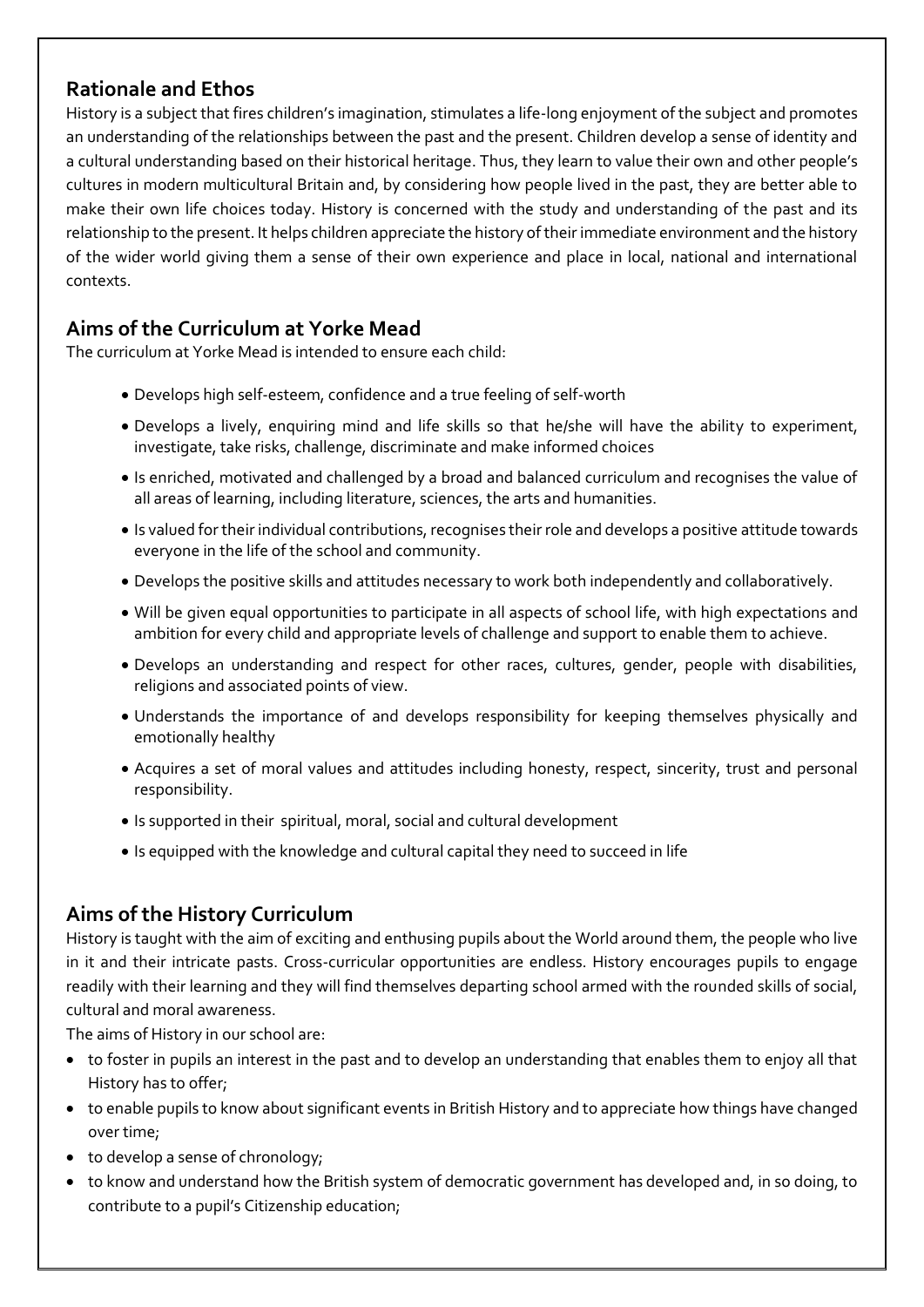- to understand how Britain is part of a wider European culture and to study some aspects of European history;
- to have some knowledge and understanding of historical development in the wider world;
- to help pupils understand society and their place within it, so that they develop a sense of their cultural heritage;
- to develop in pupils the skills of enquiry, investigation, analysis, evaluation and presentation.

### **Curriculum Design**

The history curriculum is planned around the outcomes stated in the National Curriculum for each key stage and the EYFS goals. The children embark on a broad and balanced programme that takes into account all abilities and developments of each child. The children will lean a range of skills, concepts, attitudes and methods of working.

### **How the history curriculum meets the needs of children at Yorke Mead**

History teaching at Yorke Mead focuses on enabling pupils to think as historians. We place an emphasis on examining historical artefacts and primary sources. In each key stage, we give pupils the opportunity to visit sites of historical significance or immerse ourselves in a topic through topic days. We encourage visitors to come into the school and talk about their experiences of events from the past. We recognise and value the importance of stories in history teaching and we regard this as an important way of stimulating interest in the past. We focus on helping pupils understand that historical events can be interpreted in different ways and that they should always ask searching questions, such as 'how do we know?', about information they are given.

Our aim is to develop the children's knowledge, skills and understanding in history and we use a variety of teaching and learning styles in our history lessons. We believe in whole-class teaching methods and combine these with enquiry-based research activities. We believe children learn best when:

- They have access to, and are able to handle artefacts
- They go on visits to museums and places of interest
- They have access to secondary sources such as books and photographs
- Visitors talk about personal experiences of the past
- They listen to and interact with stories from the past
- They undertake fieldwork by talking to family and older friends about changes in their own and other people's lives
- They use drama and dance to act out historical events
- They are shown, or use independently, resources from the internet and videos
- They are able to use non-fiction books for research
- They are provided with opportunities to work independently or collaboratively, to ask as well as answer historical questions.

### **How the history curriculum supports the development of children's reading**

Becoming an historian actively promotes the skills of reading, writing and speaking and listening. Some of the texts we use in English are historical in nature of tell a historical story. Children begin by learning key vocabulary and having various opportunities to talk and explore. Children develop their writing ability by being given cross curricular opportunities to write.

### **How the history curriculum supports children's spiritual, moral, cultural, social development**

**Spiritual –** Children are given opportunities to work collaboratively and cooperatively therefore supporting their ability to reflect on their thinking and the thoughts of others.

**Moral –**Children are given the opportunity to discuss moral questions or what is right or wrong.

**Cultural –** History gives children the opportunity to understand that cultural heritage can be enriched by the multicultural society of today.

**Social –** Children are given plenty of opportunities to use their social skills through team work. From a young age, the children are taught to respect others opinions and beliefs. We encourage empathy, reflection and compassion.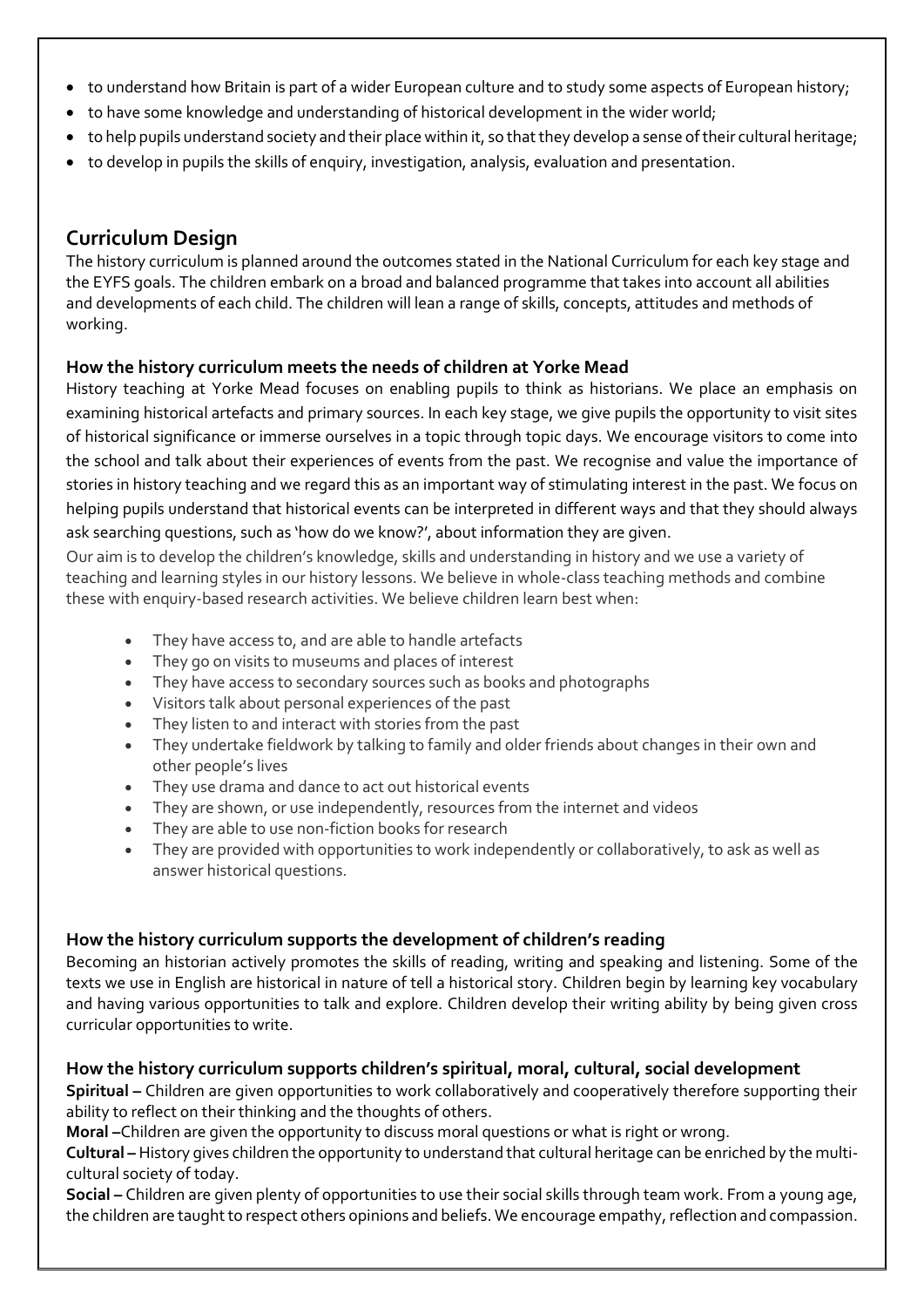#### **How the history curriculum supports children's emotional well being**

Understanding the past helps children to understand their present. Learning to reflect on events, and learn from these, is an important life skill and it will help children in managing their own lives. The power in history often comes in being able to offer opinions on events that have occurred and helps children to understand how change can be brought about.

| <b>SMSC</b><br>Spiritual, Moral, Social &<br><b>Cultural Development</b> | <b>British Values</b>                             | Character<br>Education                                                                  | <b>Cultural Capital</b>                                               | 5 Ways to<br>Wellbeing                                                                                   |
|--------------------------------------------------------------------------|---------------------------------------------------|-----------------------------------------------------------------------------------------|-----------------------------------------------------------------------|----------------------------------------------------------------------------------------------------------|
| Social development.<br>Awareness of cultural<br>development.             | All British values are taught<br>through history. | Enabling children to grow<br>into responsible,<br>confident, respectful<br>individuals. | Being given the<br>opportunity to<br>embrace cultural<br>differences. | <b>Connecting with peers</b><br>and other.<br>Taking notice by using<br>observation skills.<br>Learning. |

# **Organisation and planning**

#### **Organisation**

At Yorke Mead we value the team approach and with this in mind we aim to group subjects together so that consistency across similar subjects is maintained as far as possible. This also means subject leaders are not working in isolation.

History is part of the **Explore** team along with **Geography**, **RE** and **French**.

#### **Planning –**

Teachers at Yorke Mead are provided with a broad long term plan by subject leaders outlining the curriculum content and learning intentions to be covered throughout the year. It is the teachers' job to outline the delivery of this curriculum in a detailed medium term plan, which may be paper format or powerpoint in style depending on the preference of the teacher. There is no need for teachers to produce individual lesson plans for history, which again may be paper or power point



format. The purpose of this is to manage workload of the teachers and to ensure that time spent on planning is the most purposeful it can be to meet the needs of the teachers and the children.

In planning units of work teachers are mindful of the **Bloom's Taxonomy,** recognising that we cannot expect children to apply or analyse skills or knowledge unless we have given them time to both remember and understand this. Bloom's also supports differentiation of learning within the curriculum.

#### **Progression and Sequence of Learning**

The history curriculum is taught through a topic and skills based approach, which is carefully planned and sequenced to ensure children build upon the skills previously taught. Our long term plans map out the skills and themes covered for each term and ensure an appropriate balance and distribution across the year.

#### **Early Years**

All aspects of our curriculum for Key Stage One and Two build from the Early Years curriculum, which is centred around the needs and interests of the Early Years children at Yorke Mead. Whilst this policy is relevant to all stages of education at Yorke Mead it is essential this is read in conjunction with the EYFS policy.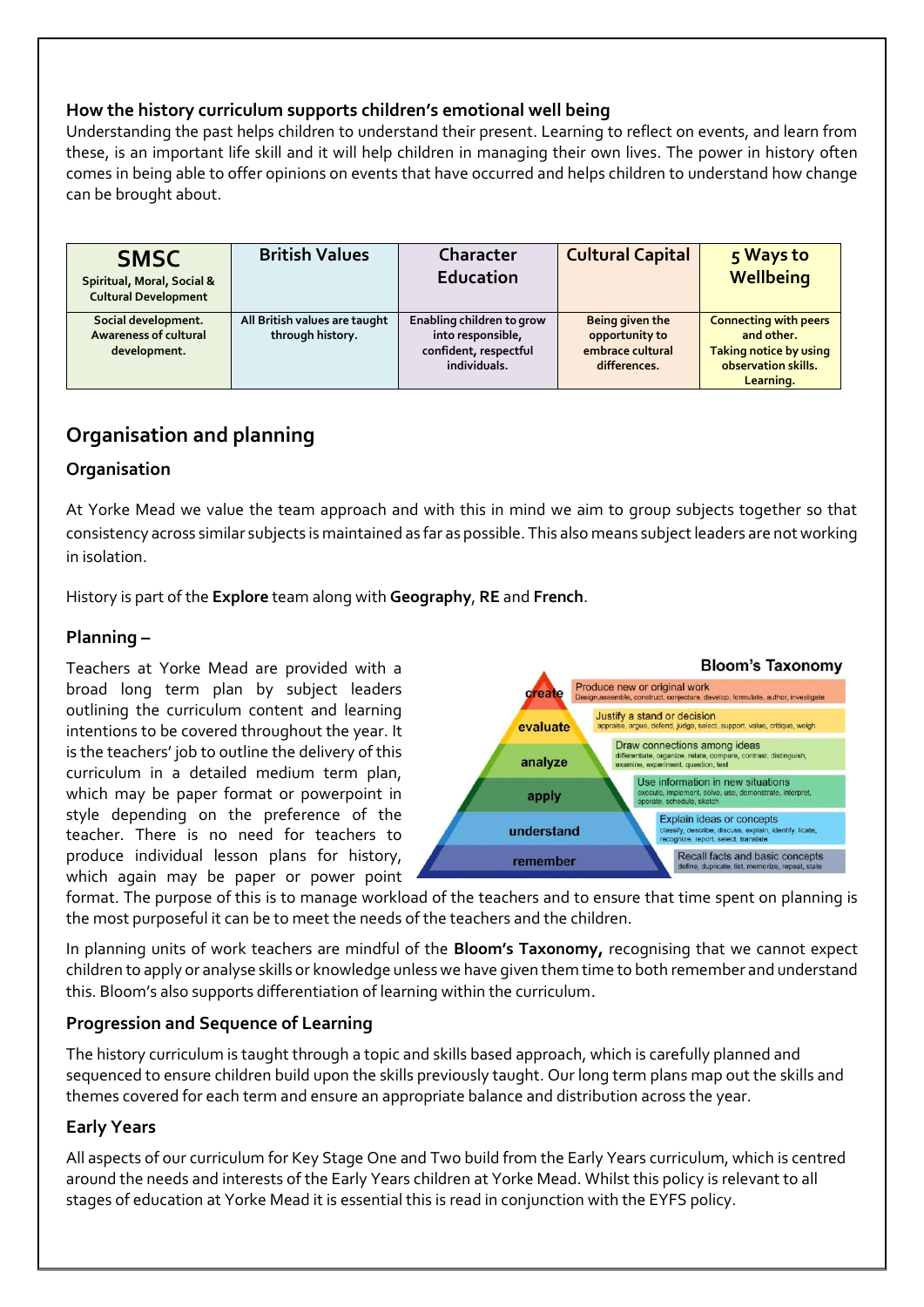This history curriculum policy should be read in conjunction with the following policies:

- Yorke Mead curriculum policy
- Teaching and Learning Policy
- Early Years Foundation Stage (EYFS) Policy
- Personal development at Yorke Mead

# **Assessment for Learning**

Assessment is an integral part of the teaching process. Assessment is used to inform planning and to facilitate differentiation. The assessment of children's work is on-going to ensure that understanding is being achieved and that progress is being made. Feedback is given to the children as soon as possible, and marking work will be guided by the school's Marking Policy.

Children will build a record of skills covered, this will be recorded in their topic books but also English books if the work is cross curricular.

At the end of the year, teachers will complete a final assessment of the children in all foundation subjects. This is then handed to the next teacher for analysis and further planning.

### **Inclusion**

Teachers set high expectations for all pupils. They will use appropriate assessment to set ambitious targets and plan challenging work for all groups, including:

- Currently higher attaining pupils
- Pupils with low prior attainment
- Pupils from disadvantaged backgrounds
- Pupils with SEN
- Pupils with English as an additional language (EAL)

Teachers will plan lessons so that pupils with SEND can study every National Curriculum subject, wherever possible, and ensure that there are no barriers to every pupil achieving.

Teachers will also take account of the needs of pupils whose first language is not English. Lessons will be planned so that teaching opportunities help pupils to develop their English, and to support pupils to take part in all subjects.

Further information can be found in our statement of equality information and objectives, and in our SEN policy and information report.

### **Safeguarding and Safe Practise**

In all areas, at all times, staff at Yorke Mead are aware of safeguarding responsibilities and health and safety. Some aspects of learning naturally require greater need to be aware of planning for safe practise than others. Where there is any form of risk to children staff will have completed a risk assessment to manage this risk and ensure procedures minimise or remove the risk. The school has a number of generic risk assessments to cover those aspects where risk will be evident at all times such: Classroom, travel (for off-site visits).

There are times when children may be more likely to disclose a safeguarding concern, for example as part of History (*Growing up and talking about their lives).* Should there be a concern or disclosure from a pupil, staff will always follows the school safeguarding policy.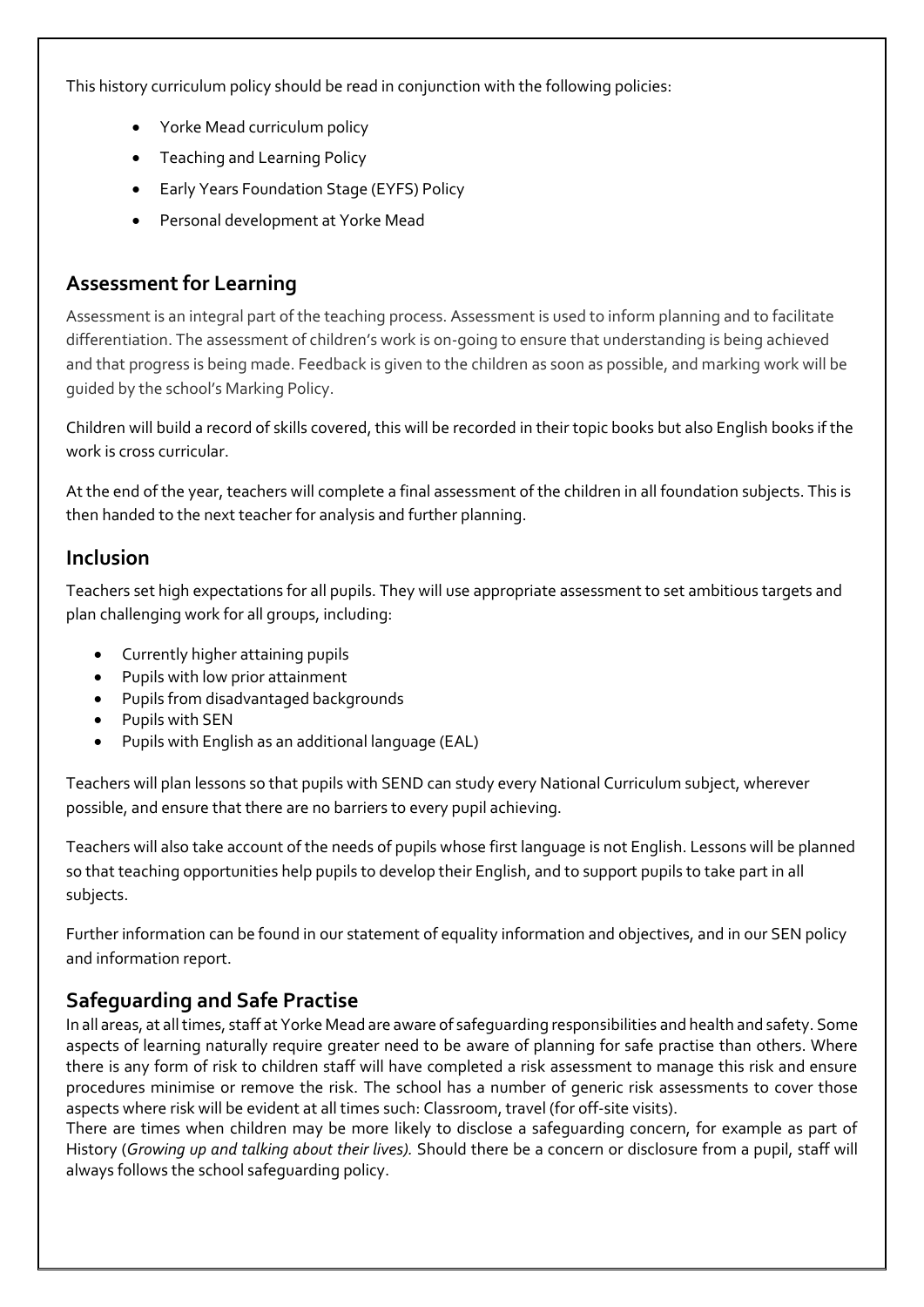# **The role of the history subject leaders**

Subject Leaders will ensure that the school curriculum is implemented in accordance with this policy and specific subject and that:

- All required elements of the history curriculum have aims and objectives which reflect the aims of the school and indicate how the needs of individual pupils will be met.
- Long term planning is available for history to support individual teachers in their planning
- The amount of time provided for teaching history is adequate and the curriculum meets the aims and objectives for each year group.
- Standards within the history are monitored, meet the expectations and that the head teacher and phase leader is informed of any concerns around this.
- Resources required to deliver the history curriculum are available and accessible to staff.
- The policy and practise within history is updated to reflect current educational research in consultation with the Head teacher, SLT and governors.
- Supporting staff to have the pedagogical understanding necessary to successfully teach the history curriculum, and any required training is brought to the attention of the senior leadership team.
- The school's procedures for assessment meet all legal requirements
- Where appropriate, the individual needs of some pupils are met by permanent or temporary disapplication from all or part of the National Curriculum, allowing the most appropriate individual curriculum needs to be met in consultation with the Head teacher and school SENDCo.
- Proper provision is in place for pupils with different abilities and needs, including children with SEND policies.
- Link governors are kept up to date with policies and procedures linked to history.

**This policy should be read in conjunction with the Yorke Mead Curriculum Policy. The following sections are as listed within this policy:** 

- **Legislation**
- **Roles and responsibilities**
- **Monitoring, reporting and evaluation**

#### **Policy Review**

This policy will be reviewed every three years *by* the headteacher, senior leadership team and governor curriculum team. At every review, the policy will be shared with the full governing board.

### **Links with other policies**

This policy links to the following policies and procedures:

- Teaching and Learning Policy
- EYFS policy
- **•** Assessment policy
- SEN policy and information report
- Equality information and objectives
- Inclusion Policy
- Relationships Education, Sex and Relationships Education (SRE) and Health Education Policy
- Pupil Premium Policy